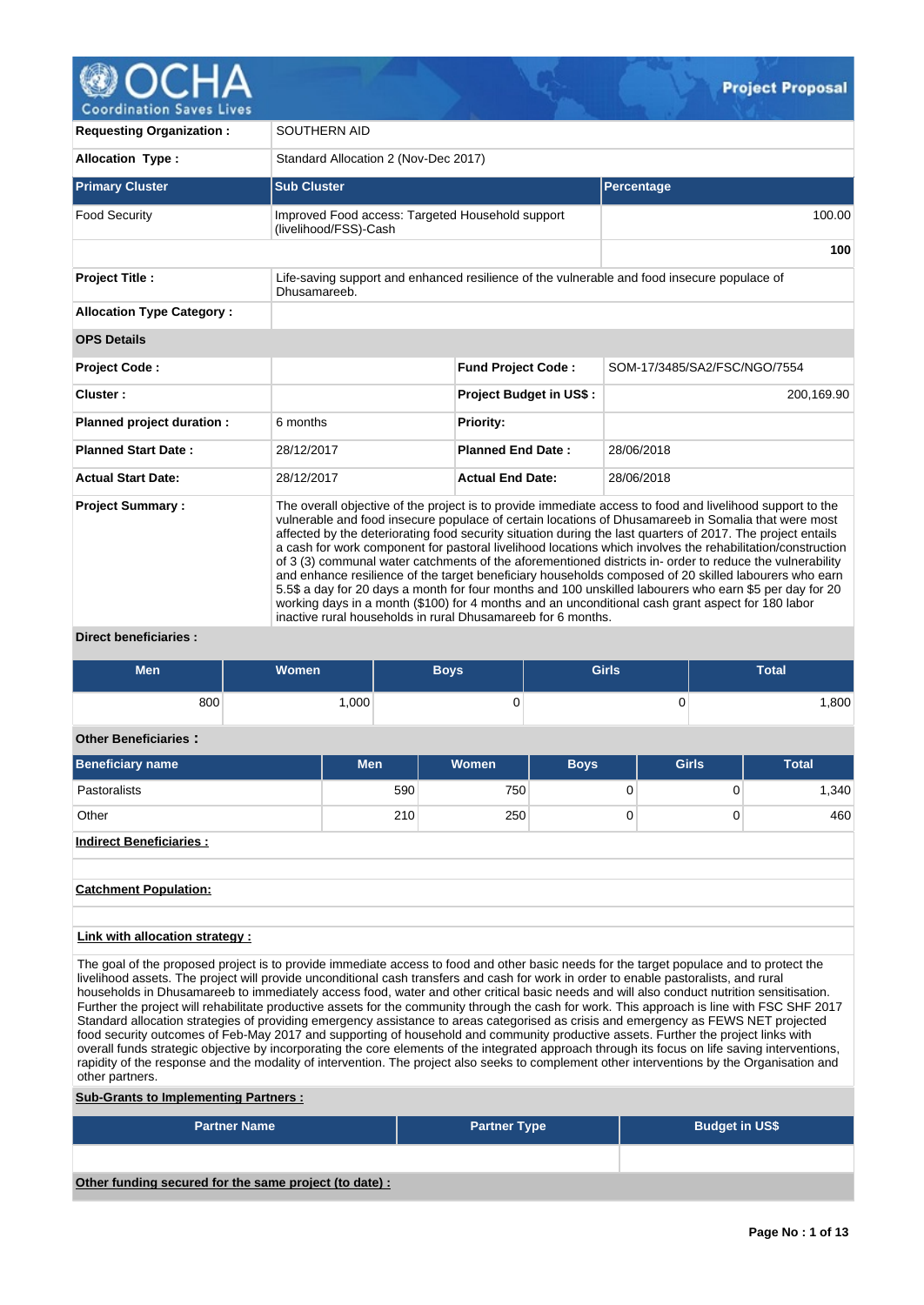|                                  | <b>Other Funding Source</b> | <b>Other Funding Amount</b> |               |
|----------------------------------|-----------------------------|-----------------------------|---------------|
|                                  |                             |                             |               |
| <b>Organization focal point:</b> |                             |                             |               |
| <b>Name</b>                      | <b>Title</b>                | <b>Email</b>                | <b>Phone</b>  |
| ABDIHAKIM ABDI                   | <b>PROGRAM MANAGER</b>      | southernaid@gmail.com       | +254726531659 |

# **BACKGROUND**

# **1. Humanitarian context analysis**

The humanitarian context in Somalia has deteriorated in the recent months and the Food security needs are nearly double the five-year average in Somalia, with an estimated 2,444,000 people currently in Crisis (IPC Phase 3) and 866,000 in Emergency (IPC Phase 4). The widespread food insecurity is driven by three consecutive poor seasons that led to well below-average production and large-scale livestock losses, which have reduced household access to food and income. (FSNAU Outlook, October 2017)

Sustained humanitarian assistance has prevented more extreme outcomes in many areas, though persistent drought threatens recovery of normal livelihoods, and further deterioration in food security is likely through May 2018.

The Rainfall in October, the start and peak month of the Deyr season, was erratically distributed and approximately 50 percent below average in most areas. Rainfall in November and December is not expected to significantly improve crop prospects. Furthermore, a belowaverage April to June 2018 Gu season is likely, and if this forecast comes to fruition it will mark the fifth consecutive poor season in Somalia. Below- average production and limited regeneration of pasture and water is expected throughout the outlook period.

Therefore with the 2017 Gu season and below average October to December 2017 Deyr rains, the food security situation has deteriorated significantly across Somalia, with an increasing number of people facing crisis (IPC Phase 3) and emergency (IPC Phase 4) acute food insecurity and in need of emergency food assistance. (FSNAU/FEWS NET Outlook, Oct. 2017)

The food security is further expected to deteriorate over the coming months with improvements not expected until May/June 2018 in Pastoral areas and rural livelihoods (FSNAU Outlook, Oct. 2017).

Given the impacts of the two consecutive below average rainy seasons on crop productions, pasture, water availability and household purchasing power, the size of the food insecure population (IPC Phase 3 or higher) is likely to increase significantly. Field reports from Southern Aid indicate a major proportion of pastoralists and the rural population as well as the urban poor and IDPs in Dhusamareeb as unable to access cash due to poor income opportunities. This has limited food security in these households, and contributed to their inability to be resilient to shocks. The FSNAU October 2017 Outlook and the organization field reports further indicate that the Pastoral and rural livelihood zones in Dhusamareeb are consistently identified as areas of concern risk lapse to IPC 5. (Source: SA 2017).

The impact of the below average rainfall has further been exacerbated by a number of emerging crises, including an increase in conflict related displacements in Dhusamareeb. This project seeks to achieve an integrated response to respond to the need of immediate access to food and protect the livelihood assets in line with the FSC strategy.

**2. Needs assessment**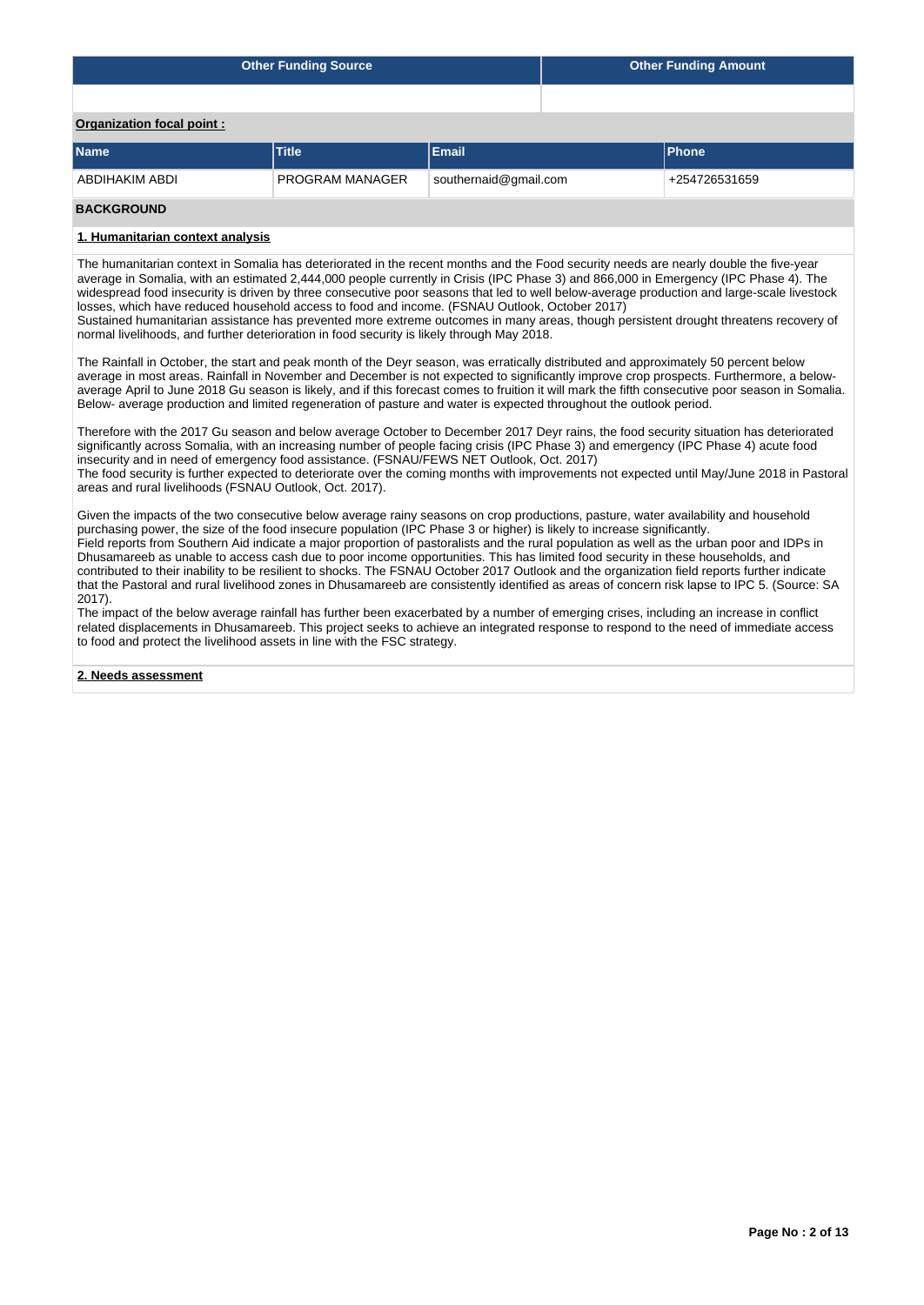Based on the FSNAU Food Security and Nutrition Special brief-September 2017, the food security situation in Somalia is projected to deteriorate in the post Gu period (through December 2017).

The situation in Somalia remains precarious and the figures of 3.1 million in crisis and emergency and a total of 6.2 million that need emergency food and livelihood support in Somalia is worrying and demands of sustained efforts.

Average to below average rainfall, trade disruption, Below longer term average Gu cereal production, high prices of local cereals, substantial livestock losses and new and continued population displacement contributed to a worsening of the food security situation in Somalia.

Acute malnutrition has also worsened over the same time period and remains high in many parts of the country most notably Dhusamareeb (FSNAU Quarterly brief Sept. 2017). Below to near average rainfall is expected to prevail in most of the country during the ongoing 2017 Deyr season (FSNAU Post Gu Quarterly brief Sept. 2017) and this is expected to further exacerbate the adverse food security impacts of the poor Gu 2017 rainfall in many parts of the country.

Despite the significant progress recorded over the years due to concerted efforts of humanitarian actors and Somalia authorities, the number of people in crisis and emergency (IPC Phase 3 &4) remains at 3.1 million people.

The FSNAU and FEWSNET East Africa reports consistently identify Dhusamareeb populace as some of the areas of concern.

A severe household hunger scale (HHS) indicative of emergency (IPC Phase 4) was observed among IDPs and rural populations in Dhusamareeb where some households reported an extreme lack of food. (FSNAU/FEWSNET Outlook, October 2017).

25% of the population in Dhusamareeb is poor while a further 25 % of the total population is in borderline. A significantly higher proportion of the population in the aforesaid region is in Stressed phase.

Majority of the affected populace are the IDPs and rural pastoral livelihoods. The IDPs remain extremely vulnerable and represent a major proportion of the total number of people who face crisis and emergency in the region and across Somalia.

Limited humanitarian access in the affected areas of Dhusamareeb further exacerbates the situation.

The FSNAU report further emphasizes the need for scaled humanitarian assistance to mitigate the imminent worsening of the food security situation and multi-cluster integrated humanitarian response in areas that have been affected by sustained high levels of acute malnutrition, morbidity and food insecurity.

The choice of the unconditional cash grant and the cash for work modality on the construction and rehabilitation of the water catchments/communal structures, is informed by the food security cluster strategy, the consultations with the affected populace and the immediate impact of the cash modality in crisis and emergency food security as it serves the different needs of the target populace and can also serve as an integrated response mechanism. The transfer value for unconditional cash grant and the rates for the cash for work are based on the prevailing wage rate in the locality, the market capacity, the MEB and CWG transfer rates recommendations.

Southern Aid will ensure coordination with the FSC through submission of project progress reports on monthly basis and attendance of field and national level coordination meetings in order to provide updates about the project progress. The organization will also ensure coordination with the other humanitarian actors and the local authority in order to avoid overlap and compliment the existing interventions in other thematic areas.

The Organization cognizant of the need for accountability to the affected population, prioritize their participation in every stage of the project and also set up complaints mechanism. The organization will incorporate the gender principle and consider the theme in its targeting.

# **3. Description Of Beneficiaries**

The Project targets the pastoral and rural livelihood of Dhusamareeb. The project will have an unconditional cash grant component that will be given to the beneficiaries with no conditions and it targets the most vulnerable and food insecure people to meet their basic needs. The Unconditional cash grant aspect will utilise structural vulnerability as a criteria and targets the Vulnerable women hedaed households, Pregnant and lactating women, the elderly, the disabled among others and they are prioritized based on the levels of poverty, social status, access to social capital, ownership of physical assets among other factors to establish the vulnerability level. The Cash for work aspect targets the poorest pastoralist households who could not fit into the unconditional cash grant aspect and the beneficairies are labor active. The guiding factors are the livestock, physical assets, access to social capital such as external and/or local remittances or access to extended family support, structural vulnerability, ability to undertake labour activities and the level of debt.

# **4. Grant Request Justification**

The project seeks to provide life saving support to the target beneficiaries. It will employ a cash for work modality for the pastoral livelihoods inDhusamareeb in order to rehabilitate basic infrastructure, enhance their immediate access to food and their resilience in order to avoid a relapse.The project will further use an unconditional cash transfer method to provide life-saving support to the labor inactive rural Pastoral households in the target locations of Dhusamareeb. The project is in line with the cluster response strategy of providing life-saving support and supporting household and community productive assets.

# **5. Complementarity**

Southern Aid is currently implementing various projects in the region to respond to the needs of the populace. The organization has recently completed a CHF funded Cash for Work and Unconditional cash grant. The Organzation has on several occasions in the past implemented large scale cash relief projects. It also implemented projects on other food security modalities such as food voucher, livelihood support and investment among others.

Southern Aid is currently implementing nutrition projects in partnership with UNICEF SOMALIA and SHF SOMALIA, a Cash based food security project in the region in partnership with FAO SOMALIA and a WASH project. The Organisation has in the past implemented various other humanitarian projects in partnership with several UN Agencies and international organizations. It implemented programs in the thematic areas of food security, Nutrition, WASH, GBV among others in Somalia. The proposed project seeks to compliment the current activities of the organization and of other humanitarian actors. The project will be coordinated through the FSC to minimise overlap and identify complimentary programs with other cluster partners. The organization will further employ participatory processes in order to involve the local authority and community in the entire project period.

# **LOGICAL FRAMEWORK**

**Overall project objective**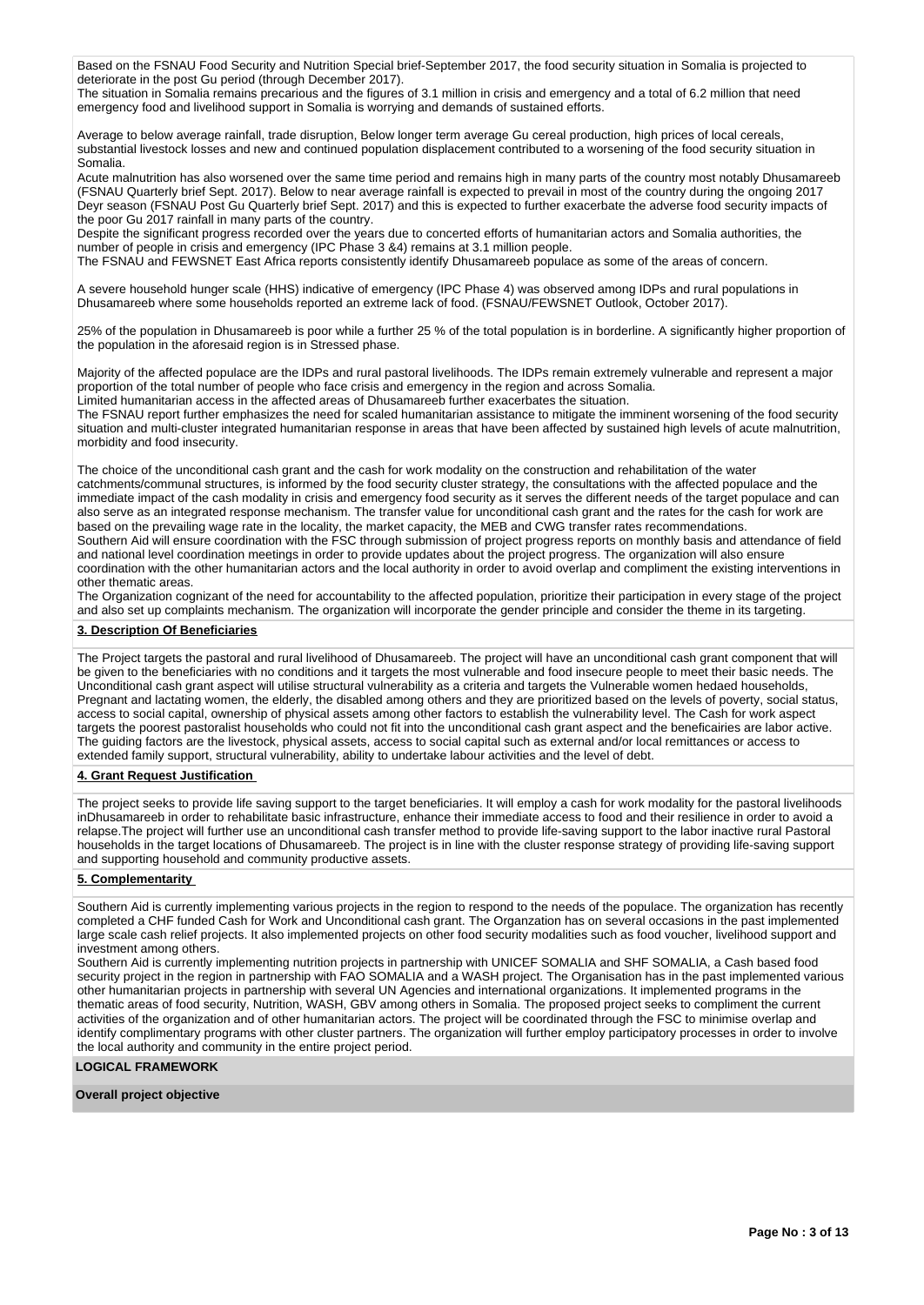To provide life-saving support and immediate access to food to the vulnerable and food insecure Pastoralists populace of Dhusamareeb in Somalia through Cash relief.

| <b>Food Security</b>                                                                                                                                                                                                        |                                                                                                                                                                                                     |                                 |
|-----------------------------------------------------------------------------------------------------------------------------------------------------------------------------------------------------------------------------|-----------------------------------------------------------------------------------------------------------------------------------------------------------------------------------------------------|---------------------------------|
| <b>Cluster objectives</b>                                                                                                                                                                                                   | Strategic Response Plan (SRP) objectives                                                                                                                                                            | <b>Percentage of activities</b> |
| Improve household immediate access to food<br>through provision of unconditional transfer<br>depending on the severity of food insecurity<br>as per IPC classification, vulnerability and<br>seasonality of the livelihoods | 2017-SO1: Provide life-saving and life-<br>sustaining integrated multi-sectoral<br>assistance to reduce acute humanitarian<br>needs and reduce excess mortality among<br>the most vulnerable people | 60                              |
| Support rehabilitation and/or restoration of<br>household and community productive assets<br>and capacity to build resilience to withstand<br>future shocks and prevent further<br>deterioration                            | 2017-SO4: Support the protection and<br>restoration of livelihoods, promote basic<br>services to build resilience to recurrent<br>shocks, and catalyse more sustainable<br>solutions.               | 40                              |

**Contribution to Cluster/Sector Objectives :** The project will contribute to the cluster objectives by improving household immediate access to food through conditional and unconditional cash transfer and support household and community productive assets through the restoration of the communal water catchments.

# **Outcome 1**

Reduced vulnerability and enhanced resilience of 300 Pastoralists households in Dhusamareeb With a Somali household size estimated at 6 (Source: FSNAU 2015), this translates to approximately 2100 people (men, women, boys and girls).

# **Output 1.1**

# **Description**

180 Pastoral households access food at household level through unconditional cash grant (The intervention prioritises women headed households, pregnant and lactating mothers, elderly, household with malnourished children under 5years and the most poor and vulnerable households)

## **Assumptions & Risks**

-Community Participation

-No widespread and continued conflict -No market disruption -Stable security

# **Indicators**

| iliulualui a    |                                                                                                                                                        |                                                                                                                                         |                                |              |  |             |               |
|-----------------|--------------------------------------------------------------------------------------------------------------------------------------------------------|-----------------------------------------------------------------------------------------------------------------------------------------|--------------------------------|--------------|--|-------------|---------------|
|                 |                                                                                                                                                        |                                                                                                                                         | <b>End cycle beneficiaries</b> |              |  |             | End<br>cycle  |
| Code            | <b>Cluster</b>                                                                                                                                         | <b>Indicator</b>                                                                                                                        | <b>Men</b>                     | <b>Women</b> |  | Boys  Girls | <b>Target</b> |
| Indicator 1.1.1 | <b>Food Security</b>                                                                                                                                   | Number of people in crisis and IDPs receiving<br>unconditional support to improve access to food                                        |                                |              |  |             | 180           |
| beneficiaries   |                                                                                                                                                        | <b>Means of Verification:</b> Means of Verification: Names of beneficiaries and the signed list with their contact photos Photos of the |                                |              |  |             |               |
| Indicator 1.1.2 | <b>Food Security</b><br>Number of people that benefited from conditional<br>transfers to improve access to food and protection<br>of livelihood assets |                                                                                                                                         |                                |              |  |             | 120           |
|                 |                                                                                                                                                        |                                                                                                                                         |                                |              |  |             |               |

**Means of Verification :** Beneficiary payment list, photos, communal structures

## **Activities**

# **Activity 1.1.1**

#### **Standard Activity : Conditional or unconditional Cash transfer**

Community mobilization to fully explain the project objectives and establishing of three project committees each composed of seven persons(4 men and 3 women) from the pastoral livelihood. The composition of the committee will take into consideration the difference of the beneficiary types.

Mobilization exercise will be open forums conducted in target villages to create awareness on project objectives. Field project staff will provide information on project indicators and the amount per beneficiary. Further, they will inform on the beneficiary selection criteria and complaints & feedback mechanism. Criteria for selection based on needs and geared towards capturing the poorest HHs will be developed with the committees in collaboration with Southern Aid staff and will be applied accordingly.

Selection will prioritize most food insecure; poor female headed HHs, pregnant and lactating women, elderly, physically challenged and those who have already dropped out of their livelihoods.

#### **Activity 1.1.2**

# **Standard Activity : Conditional or unconditional Cash transfer**

Conduct the distribution of cash to the selected 180 beneficiary households through the identified money vendor or mobile money transfer. Each household earns 80\$ a month for 6 months. The 80\$ is in line with the cost of minimum expenditure basket (CMB) and also helps the beneficiaries in debt repayments. The 80\$ represents 80% of the MEB.

The organisation will provide unconditional cash transfer to the most vulnerable pastoral households, to save lives and livelihood assets. Priority will be given to most vulnerable HHs who require emergency and sustained food security and livelihood support especially femaleheaded households, pregnant and lactating women, elderly and HHs with children between the ages of six months and five years.

**Activity 1.1.3**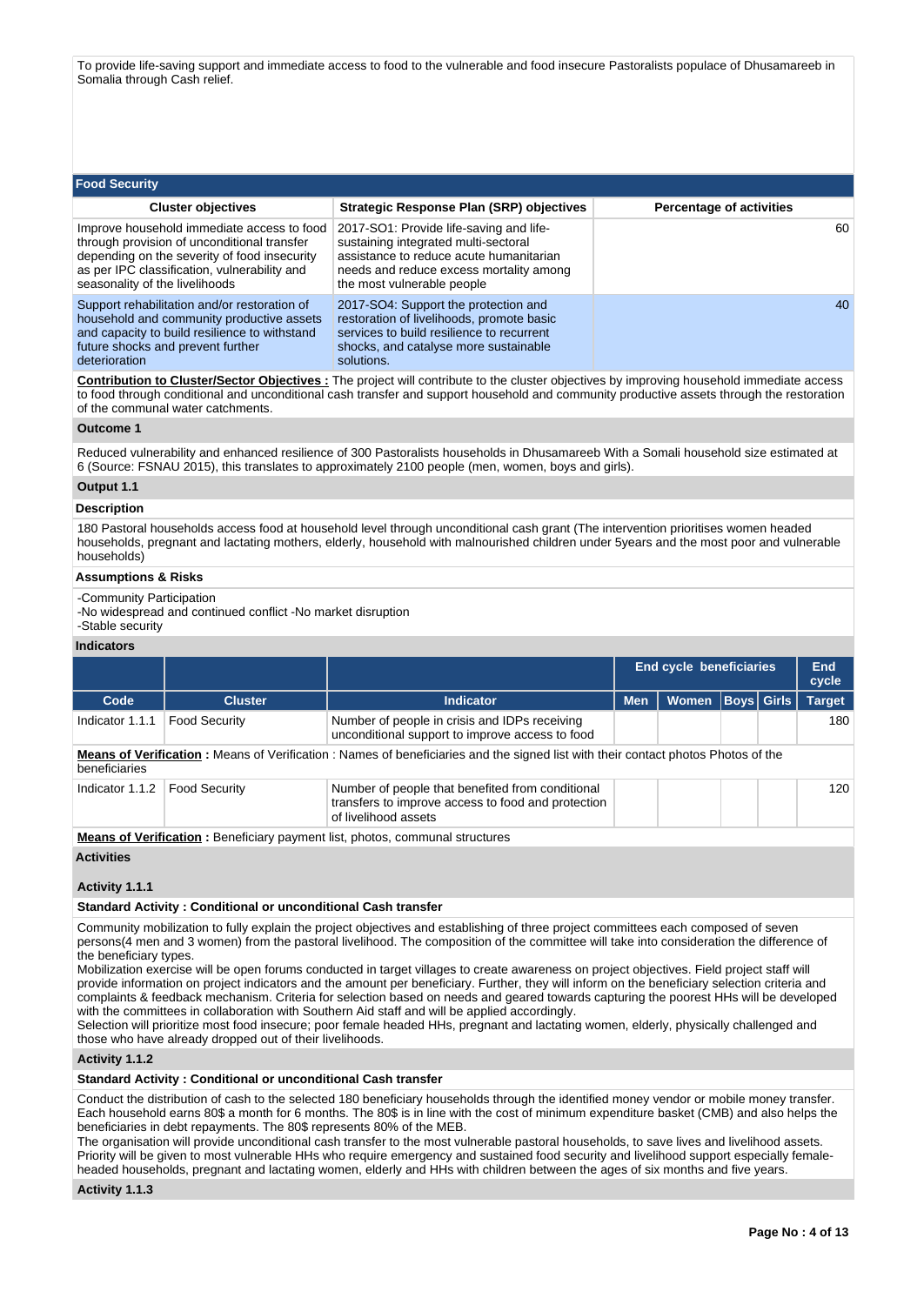# **Standard Activity : Cash for Work**

Undertake community mobilization, conduct re-identification and rehabilitate/construct 3 strategic communal infrastructure of water catchments. Each pan will increase volume by 2100 cubic meters. Community mobilization to fully explain the project objectives and establishing of three project committees each composed of seven persons(4 men and 3 women) from the various target livelihoods. The composition of the committee will take into consideration the difference of the beneficiary types.

# **Activity 1.1.4**

## **Standard Activity : Cash for Work**

Conduct identification and selection of 120 poor and drought affected households to be engaged in CFW exercise targeting poorest and unskilled and skilled households in pastoral livelihoods . Each unskilled labourer will earn \$5 per day for 20 working days in a month (\$100) for 4 months and skilled laborers working as foremen will earn \$5.5 per day working for 20 days in a month(\$110) for 4 months. The water catchments are in the rural locations of Dhusamareeb. The water catchments are between 2-3 KMs from the other water sources in the areas mainly used for human consumption in the semi urban setting.

## **Output 1.2**

#### **Description**

Ensured implementation of the key project activities in order to achieve the stated objective and key project indicators.

#### **Assumptions & Risks**

Security stability Completion within timeline Community particiaption

# **Indicators**

|                                     |                                                               |                                                                                                                                | <b>End cycle beneficiaries</b> |                                   |  |  | End<br>cycle  |  |  |  |
|-------------------------------------|---------------------------------------------------------------|--------------------------------------------------------------------------------------------------------------------------------|--------------------------------|-----------------------------------|--|--|---------------|--|--|--|
| Code                                | <b>Cluster</b>                                                | <b>Indicator</b>                                                                                                               | <b>Men</b>                     | <b>Boys</b> Girls<br><b>Women</b> |  |  | <b>Target</b> |  |  |  |
| Indicator 1.2.1                     | <b>Food Security</b>                                          | Number of people that benefited from conditional<br>transfers to improve access to food and protection<br>of livelihood assets |                                |                                   |  |  | 120           |  |  |  |
|                                     | <b>Means of Verification: Records of beneficiaries</b>        |                                                                                                                                |                                |                                   |  |  |               |  |  |  |
| Indicator 1.2.2                     | <b>Food Security</b>                                          | Number of individuals trained                                                                                                  |                                |                                   |  |  | 10            |  |  |  |
|                                     | <b>Means of Verification:</b> Training participants           |                                                                                                                                |                                |                                   |  |  |               |  |  |  |
| Indicator 1.2.3                     | <b>Food Security</b>                                          | No. of Water catchments to be rehabilitated.                                                                                   |                                |                                   |  |  | 3             |  |  |  |
|                                     | <b>Means of Verification:</b> No. of Water catchments, photos |                                                                                                                                |                                |                                   |  |  |               |  |  |  |
| <b>Activities</b><br>Activity 1.2.1 |                                                               |                                                                                                                                |                                |                                   |  |  |               |  |  |  |
|                                     |                                                               | Standard Activity: Assessment, technical reports and guidance notes                                                            |                                |                                   |  |  |               |  |  |  |
|                                     |                                                               |                                                                                                                                |                                |                                   |  |  |               |  |  |  |
|                                     | Conduct Project monitoring and evaluation.                    |                                                                                                                                |                                |                                   |  |  |               |  |  |  |
| Activity 1.2.2                      |                                                               |                                                                                                                                |                                |                                   |  |  |               |  |  |  |

**Standard Activity : Capacity building**

Training of the Project staff, project committee members and local authority representatives with at least 40% representation of female on standard program implementation, Monitoring and evaluation and project objectives.

The traning will enhance the capacity of both staff and the community reprsentatives and contribute to the overall quality implementation of the project as it educates on the project cycle management.

#### **Additional Targets :**

# **M & R**

# **Monitoring & Reporting plan**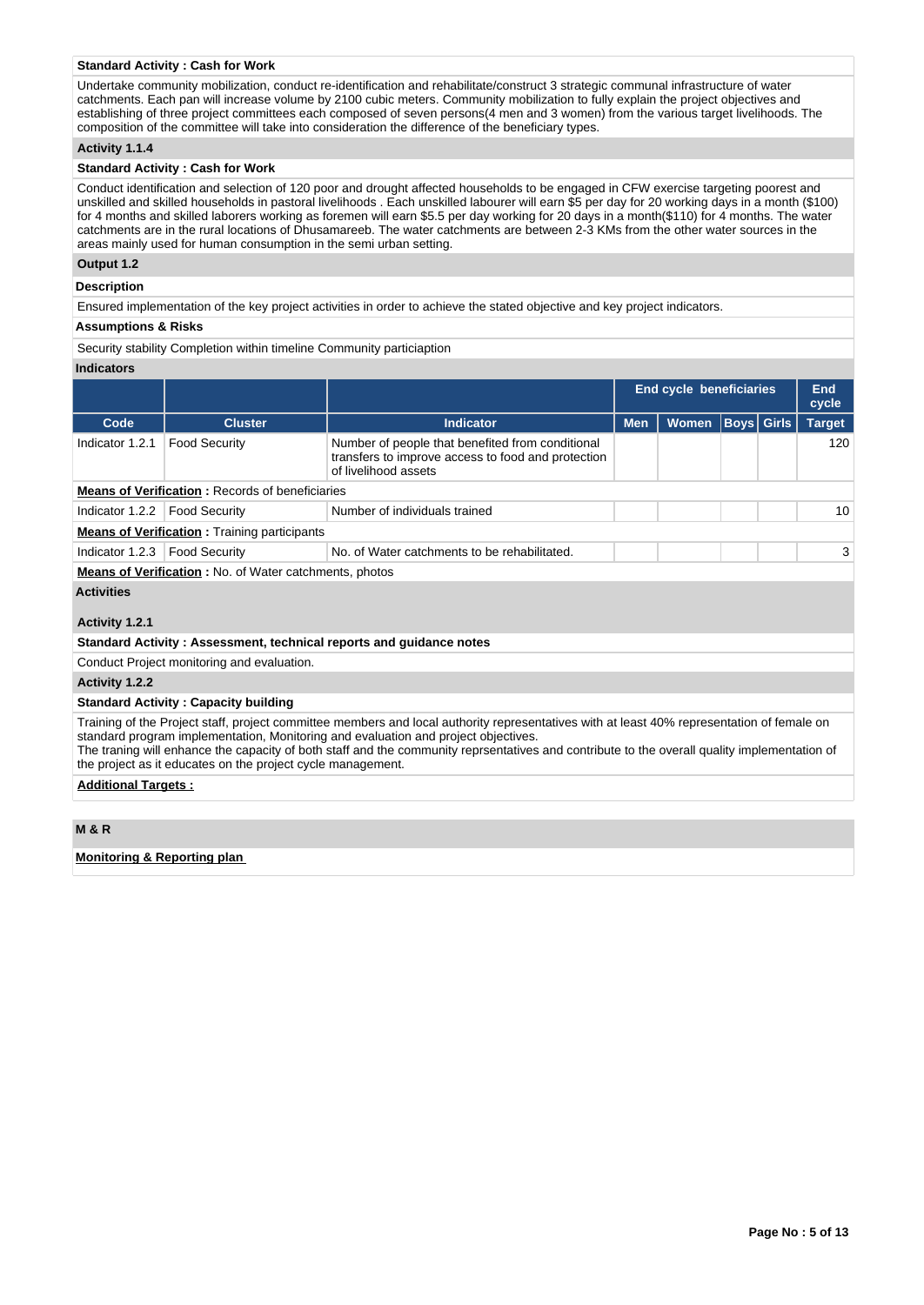Southern Aid will adopt Participatory Result Based Monitoring and Evaluation (PRBM&E) approach. There will be set indicators for project outputs, objectives (outcomes) and impacts (goal). A long side indicators set by the donor, Southern Aid shall convene stakeholder forum comprising of project staff, beneficiaries, government representatives, representatives from other development actors in the area to help in generating results indicators that suits project context. Each project location will have a working committee. The membership shall be drawn from the community. The location/village working committees will oversee the operations of the project in the area. The committees which will be coordinated by the project manager will be involved in the entire project cycle from implementation (data verification and collation) and monitoring and evaluation and reporting.

Data collection and validation will be continuous. The project will generate weekly updates from field visits. The updates will be used to prepare project monthly progress reports. The project committees will meet on quarterly basis to review project progress upon which quarterly reports will be generated and submitted to the cluster.

The organization will upload some of the photos for the key activities to facilitate project monitoring.

Tools to be used:

- Contact details

- Field visits Verification
- Contact details GPS data - Post Distribution Monitoring
- -Photos

The post distribution monitoring will help in ensuring the monthly achievement and progress of the project. The Monitoring will be done by the organisation monitoring and evaluation officer together with the project manager and some committee members for the target locations. Daily attendance records will be used to generate weekly and monthly reports on the services offered and challenges faced in the project. While weekly reports will be generated for internal use, the monthly reports will be generated for sharing with the donor and the food security cluster and any other interested partners. Both the monthly and weekly report formats will be aligned with the SHF SOMALIA and Food security cluster reporting formats for ease of integration into their databases. Quarterly project reports will also be compiled so as to summarize the quarterly project achievements and challenges. Photographic evidence will be a key component of the generated reports and thus the use of the Case Stories approach will be a key component of the generated monthly and quarterly project reports. Workplan

# **Workplan**

| <b>Activitydescription</b>                                                                                                                                                                                                                                                                                                                                                                                                                                                                                                                                                                                                                                                                                                                                                                                                                                                                                                                                                                                                                                                              | Year |    |    |              |              |              |                 |  |  |  |
|-----------------------------------------------------------------------------------------------------------------------------------------------------------------------------------------------------------------------------------------------------------------------------------------------------------------------------------------------------------------------------------------------------------------------------------------------------------------------------------------------------------------------------------------------------------------------------------------------------------------------------------------------------------------------------------------------------------------------------------------------------------------------------------------------------------------------------------------------------------------------------------------------------------------------------------------------------------------------------------------------------------------------------------------------------------------------------------------|------|----|----|--------------|--------------|--------------|-----------------|--|--|--|
| Activity 1.1.1: Community mobilization to fully explain the project objectives and<br>establishing of three project committees each composed of seven persons (4 men<br>and 3 women) from the pastoral livelihood. The composition of the committee will<br>take into consideration the difference of the beneficiary types.<br>Mobilization exercise will be open forums conducted in target villages to create<br>awareness on project objectives. Field project staff will provide information on<br>project indicators and the amount per beneficiary. Further, they will inform on the<br>beneficiary selection criteria and complaints & feedback mechanism. Criteria for<br>selection based on needs and geared towards capturing the poorest HHs will be<br>developed with the committees in collaboration with Southern Aid staff and will be<br>applied accordingly.<br>Selection will prioritize most food insecure; poor female headed HHs, pregnant and<br>lactating women, elderly, physically challenged and those who have already<br>dropped out of their livelihoods. | 2018 | Х  |    |              |              |              |                 |  |  |  |
| Activity 1.1.2: Conduct the distribution of cash to the selected 180 beneficiary<br>households through the identified money vendor or mobile money transfer. Each<br>household earns 80\$ a month for 6 months. The 80\$ is in line with the cost of<br>minimum expenditure basket (CMB) and also helps the beneficiaries in debt<br>repayments. The 80\$ represents 80% of the MEB.<br>The organisation will provide unconditional cash transfer to the most vulnerable<br>pastoral households, to save lives and livelihood assets. Priority will be given to<br>most vulnerable HHs who require emergency and sustained food security and<br>livelihood support especially female-headed households, pregnant and lactating<br>women, elderly and HHs with children between the ages of six months and five<br>years.                                                                                                                                                                                                                                                                | 2018 | X. | X. | $\mathsf{X}$ | $\mathsf{X}$ | $\times$     | X               |  |  |  |
| Activity 1.1.3: Undertake community mobilization, conduct re-identification and<br>rehabilitate/construct 3 strategic communal infrastructure of water catchments.<br>Each pan will increase volume by 2100 cubic meters. Community mobilization to<br>fully explain the project objectives and establishing of three project committees<br>each composed of seven persons(4 men and 3 women) from the various target<br>livelihoods. The composition of the committee will take into consideration the<br>difference of the beneficiary types.                                                                                                                                                                                                                                                                                                                                                                                                                                                                                                                                         | 2018 |    |    | X            | ΙX.          | X            | $\mathsf{\chi}$ |  |  |  |
| Activity 1.1.4: Conduct identification and selection of 120 poor and drought affected<br>households to be engaged in CFW exercise targeting poorest and unskilled and<br>skilled households in pastoral livelihoods. Each unskilled labourer will earn \$5 per<br>day for 20 working days in a month (\$100) for 4 months and skilled laborers<br>working as foremen will earn \$5.5 per day working for 20 days in a month(\$110) for<br>4 months. The water catchments are in the rural locations of Dhusamareeb. The<br>water catchments are between 2-3 KMs from the other water sources in the areas<br>mainly used for human consumption in the semi urban setting.                                                                                                                                                                                                                                                                                                                                                                                                               | 2018 |    |    | X            | IX.          | $\times$     | $\times$        |  |  |  |
| Activity 1.2.1: Conduct Project monitoring and evaluation.                                                                                                                                                                                                                                                                                                                                                                                                                                                                                                                                                                                                                                                                                                                                                                                                                                                                                                                                                                                                                              | 2018 |    |    | X            | X.           | $\mathsf{x}$ | X               |  |  |  |
| Activity 1.2.2: Training of the Project staff, project committee members and local<br>authority representatives with at least 40% representation of female on standard<br>program implementation, Monitoring and evaluation and project objectives.<br>The traning will enhance the capacity of both staff and the community<br>reprsentatives and contribute to the overall quality implementation of the project as<br>it educates on the project cycle management.                                                                                                                                                                                                                                                                                                                                                                                                                                                                                                                                                                                                                   | 2018 | Х  |    |              |              |              |                 |  |  |  |

**OTHER INFO**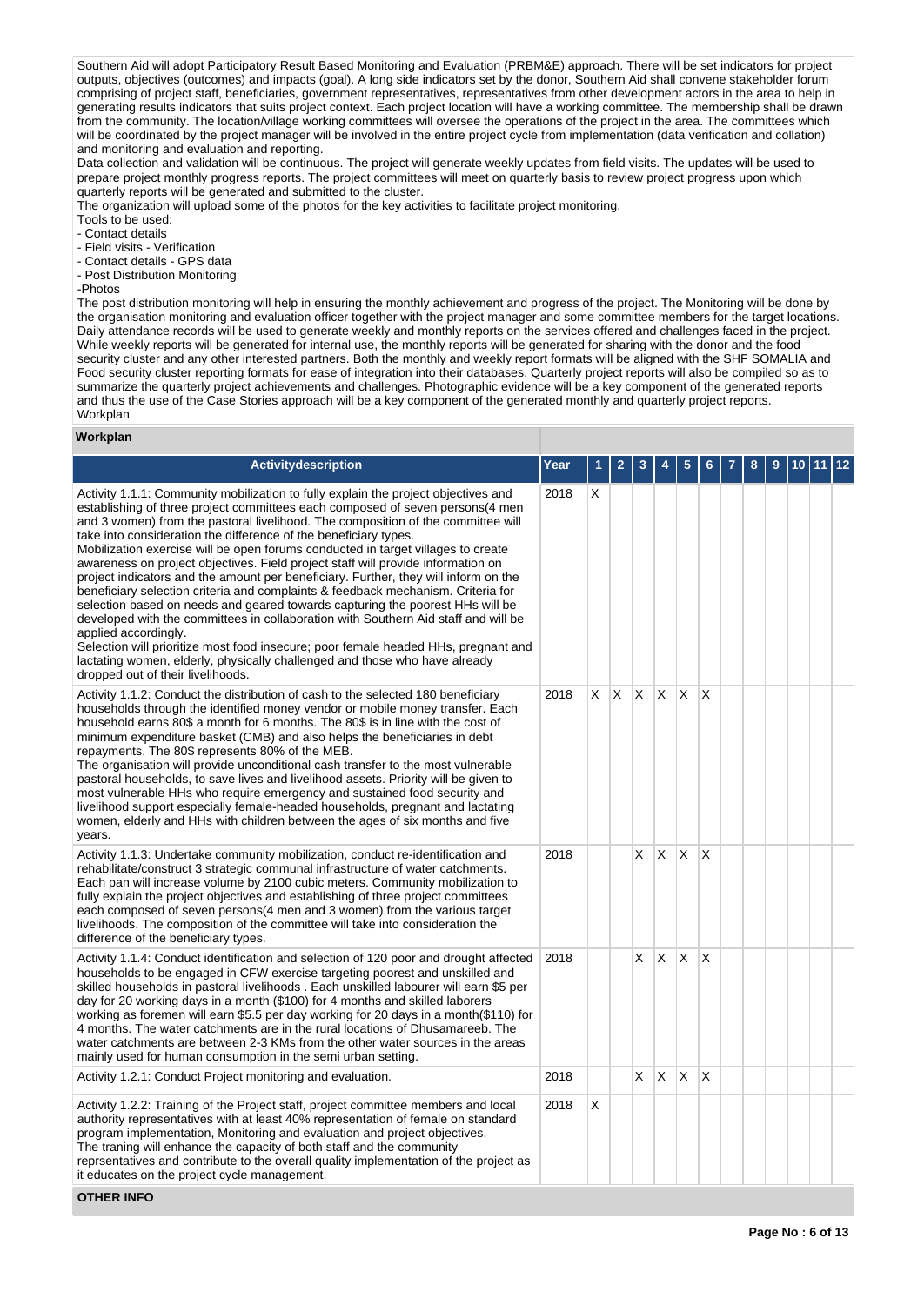# **Accountability to Affected Populations**

Southern Aid prioritizes accountability to the affected populace as a key humanitarian principle in its interventions. The organization will constitute project committees with the support of the community to represent the community interests in every stage of the project. The organization will conduct discussion with the community and the various stakeholders in the choice of the relevant infrastructure and will do sensitization on the project objectives, indicators, targeting criteria and all critical aspects in order to inform the community and the intended beneficiaries. The organization will set up a complaints mechanism in order to address community grievances on the process and provide immediate feedback. The organization will also do a post activity monitoring in every major activity in order to weed out the flaws. The project incorporates the DO NO HARM principle by making sure that there is complaints mechanism and immediate feedback and further enlists community support through the community based participation in order to avoid conflicts on the project. The project sets clear targeting criteria in order to minimize disagreement on the choice of beneficiaries.

# **Implementation Plan**

Southern Aid's proposed intervention is designed to cover 370 HHs from Pastoral livelihoods in Dhusamareeb. With each household having six members on average, this translates to about 2220 target beneficiary men, women, boys and girls. The project targets 220 unconditional cash grant beneficiaries and 150 cash for work beneficiaries.

Southern Aid will apply participatory approach of targeting and distribution by establishing Project committees comprising 3 members [4 male and 3 female] at each of five locations. Their main task will be to jointly identify the poorest of the poor and those who are vulnerable, to be targeted in the unconditional cash transfer and the conditional (cash for work) intervention. The project will prioritize the most vulnerable populace such as households headed by women, those with poor pregnant/lactating, the disabled, sick or with <5s. Southern Aid project management staff will oversee the registration of selected beneficiaries and have the overall implementation and management of the proposed project for the following six months. The project staff will do the daily supervision of the cash for work component of the project in order to ensure the set target is achieved.

In addition, Southern Aid project manager will ensure reporting of project activities and coordination with OCHA and the food security cluster and other stakeholders' e.g. Local authority. Community elders and Committees on the ground will be tasked with ensuring security of the operation and staff safety. A money transfer company will be engaged to handle all direct payments to beneficiaries to reduce the risk involved in Southern Aid staff carrying large sums of money in the field. The Hawala/mobile money will be sourced through a competitive process based on the lowest rates.

#### **Coordination with other Organizations in project area**

| Name of the organization | Areas/activities of collaboration and rationale                                                                                                                                                                                                                                                                                                    |
|--------------------------|----------------------------------------------------------------------------------------------------------------------------------------------------------------------------------------------------------------------------------------------------------------------------------------------------------------------------------------------------|
| SOUTHERN AID             | Southern Aid will work with the food security cluster partners on the<br>ground to ensure there is harmony between projects and no<br>duplication of activities. Input from food security partners in terms of<br>feedback will be considered and incorporated where approapriate to<br>ensure the project effectively delivers on its objectives. |

# **Environment Marker Of The Project**

A: Neutral Impact on environment with No mitigation

#### **Gender Marker Of The Project**

2a- The project is designed to contribute significantly to gender equality

#### **Justify Chosen Gender Marker Code**

In a bid to ensure attention to priority cross cutting issues (sex, age, disability and health), the project will take into consideration gender mainstreaming and will give priority to women led households, households with children aged below five years, older persons,the disabled and those with sick persons). The daily work load will be reduced to encourage women participation. The project will ensure the significant representation of either sex in project committees. The elderly and the minorities will be considered in targeting and enlisting of the beneficiaries.

# **Protection Mainstreaming**

Protection mainstreaming in all projects is of immense significance to the organisation. The project has been designed based on clear analysis of the threats, vulnerabilities and capacities of the target population and will ensure that the response prevents and responds to the risks identified.

Southern Aid will continue to prioritise the strengthening of safe measures in line with the DO NO HARM principles to ensure that the interventions do not cause harm to the target population. The project will integrate the protection issues especially for women and children in the implementation process. The project will ensure vulnerable beneficiaries such as the women and the elderly are not endangered during the cash disbursements and during the execution of the cash for work.

#### **Country Specific Information**

# **Safety and Security**

Southern Aid has a long established presence in the region and a good undemanding of the context. The Organisation appreciates the context of operation and thus established a good rapport and direct relations with the local elders and the community to promote humanitarian principles, gain access and ensure the effective implementation of the program. The organisation is also cognisant of the clan/sub clan dynamics of the area and considers this in the implementation process. This measures strengthen the local acceptance and protection of the organisation and its activities by the communities and the the local authorities.

The organisation further analysed the security situation the target areas and it has been relatively calm, although there has been recent sporadic attacks in the some of the localities. No prohibitive security challenge is foreseen at this stage of the project given that the organisation has other ongoing activities in the area and they remain accessible. However, the organisation will continue to monitor any change of the situation and will update the donor and adjust accordingly.

# **Access**

Southern Aid understands the region and has done interventions in the target Districts. The areas also remain relatively calm. The organisation has good relations with the local elders and community and uses a grass root approach with the communities. The organisation is also cognisant of the local clan/ sub clan dynamics and appreciates this in its project planning and consider during implementation.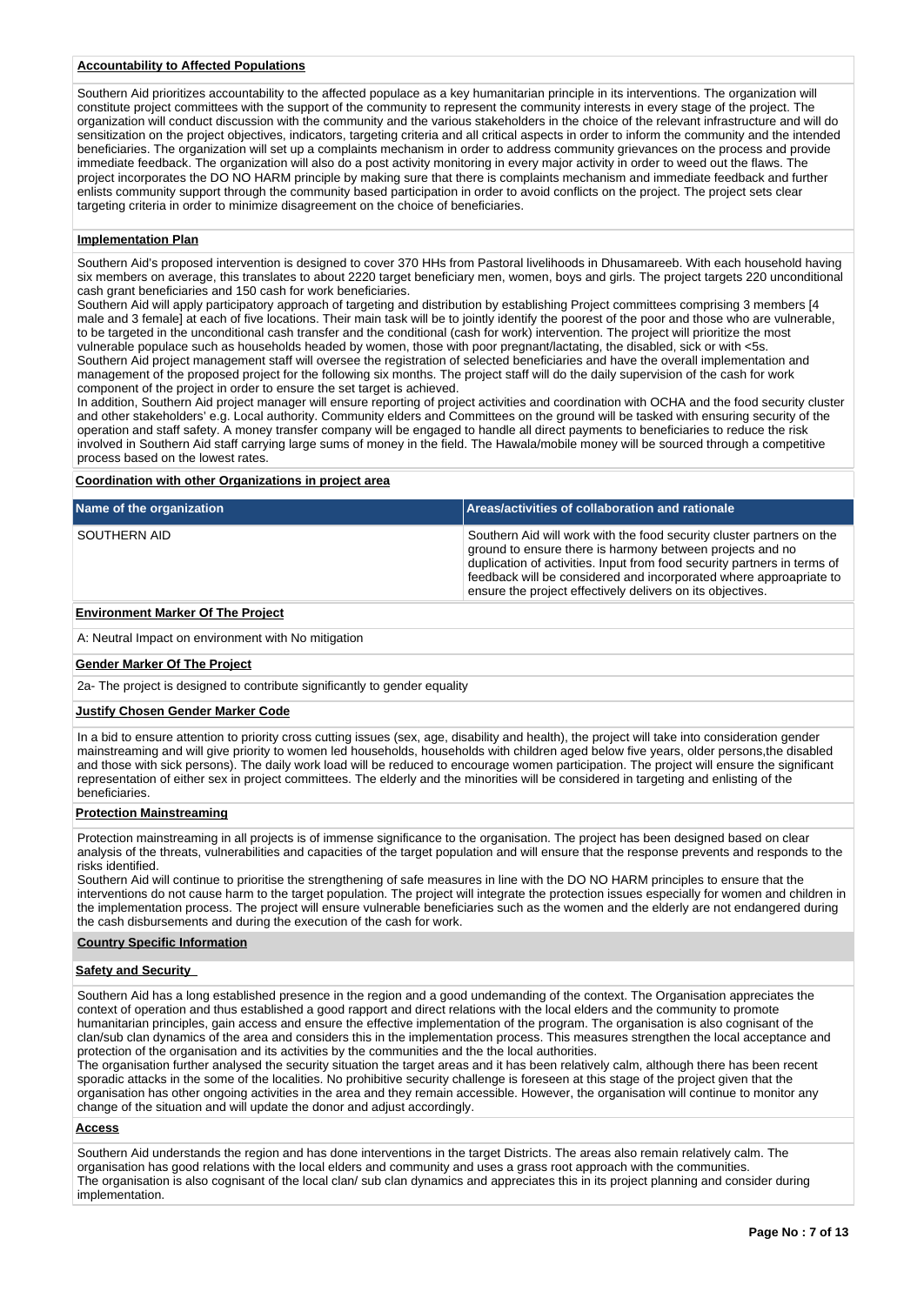# **BUDGET**

| <b>RUDGEI</b>     |                                                              |           |                     |              |                                   |                                    |                   |
|-------------------|--------------------------------------------------------------|-----------|---------------------|--------------|-----------------------------------|------------------------------------|-------------------|
| Code              | <b>Budget Line Description</b>                               |           | $D / S$ Quantity    | Unit<br>cost | <b>Duration</b><br>Recurran<br>ce | $\frac{9}{6}$<br>charged<br>to CHF | <b>Total Cost</b> |
|                   | 1. Supplies (materials and goods)                            |           |                     |              |                                   |                                    |                   |
| <b>NA</b>         | <b>NA</b>                                                    | <b>NA</b> | $\mathsf{O}\xspace$ | 0.00         | $\pmb{0}$                         | $\pmb{0}$                          | 0.00              |
|                   | <b>NA</b>                                                    |           |                     |              |                                   |                                    |                   |
|                   | <b>Section Total</b>                                         |           |                     |              |                                   |                                    | 0.00              |
|                   | 2. Transport and Storage                                     |           |                     |              |                                   |                                    |                   |
| <b>NA</b>         | <b>NA</b>                                                    | <b>NA</b> | $\mathbf 0$         | 0.00         | $\mathbf 0$                       | $\pmb{0}$                          | 0.00              |
|                   | <b>NA</b>                                                    |           |                     |              |                                   |                                    |                   |
|                   | <b>Section Total</b>                                         |           |                     |              |                                   |                                    | 0.00              |
|                   | 3. International Staff                                       |           |                     |              |                                   |                                    |                   |
| <b>NA</b>         | <b>NA</b>                                                    | <b>NA</b> | $\mathbf 0$         | 0.00         | $\mathbf 0$                       | $\pmb{0}$                          | 0.00              |
|                   | <b>NA</b>                                                    |           |                     |              |                                   |                                    |                   |
|                   | <b>Section Total</b>                                         |           |                     |              |                                   |                                    | $0.00\,$          |
| 4. Local Staff    |                                                              |           |                     |              |                                   |                                    |                   |
| <b>NA</b>         | <b>NA</b>                                                    | <b>NA</b> | $\mathbf 0$         | 0.00         | $\pmb{0}$                         | $\pmb{0}$                          | 0.00              |
|                   | <b>NA</b>                                                    |           |                     |              |                                   |                                    |                   |
|                   | <b>Section Total</b>                                         |           |                     |              |                                   |                                    | 0.00              |
|                   | 5. Training of Counterparts                                  |           |                     |              |                                   |                                    |                   |
| <b>NA</b>         | <b>NA</b>                                                    | <b>NA</b> | $\pmb{0}$           | 0.00         | $\pmb{0}$                         | 0                                  | 0.00              |
|                   | <b>NA</b>                                                    |           |                     |              |                                   |                                    |                   |
|                   | <b>Section Total</b>                                         |           |                     |              |                                   |                                    | 0.00              |
|                   | 6. Contracts (with implementing partners)                    |           |                     |              |                                   |                                    |                   |
| <b>NA</b>         | <b>NA</b>                                                    | <b>NA</b> | 0                   | 0.00         | 0                                 | 0                                  | 0.00              |
|                   | <b>NA</b>                                                    |           |                     |              |                                   |                                    |                   |
|                   | <b>Section Total</b>                                         |           |                     |              |                                   |                                    | 0.00              |
|                   | 7. Other Direct Costs                                        |           |                     |              |                                   |                                    |                   |
| <b>NA</b>         | <b>NA</b>                                                    | <b>NA</b> | $\mathbf 0$         | 0.00         | $\mathbf 0$                       | 0                                  | 0.00              |
|                   | NA                                                           |           |                     |              |                                   |                                    |                   |
|                   | <b>Section Total</b>                                         |           |                     |              |                                   |                                    | $0.00\,$          |
| 8. Indirect Costs |                                                              |           |                     |              |                                   |                                    |                   |
| <b>NA</b>         | $\sf NA$                                                     | <b>NA</b> | $\mathbf 0$         | 0.00         | $\mathbf 0$                       | 0                                  | 0.00              |
|                   | <b>NA</b>                                                    |           |                     |              |                                   |                                    |                   |
|                   | <b>Section Total</b>                                         |           |                     |              |                                   |                                    | 0.00              |
|                   | 11. A:1 Staff and Other Personnel Costs: International Staff |           |                     |              |                                   |                                    |                   |
| <b>NA</b>         | <b>NA</b>                                                    | <b>NA</b> | $\mathbf 0$         | 0.00         | $\mathbf 0$                       | 0                                  | 0.00              |
|                   | <b>NA</b>                                                    |           |                     |              |                                   |                                    |                   |
|                   | <b>Section Total</b>                                         |           |                     |              |                                   |                                    | $0.00\,$          |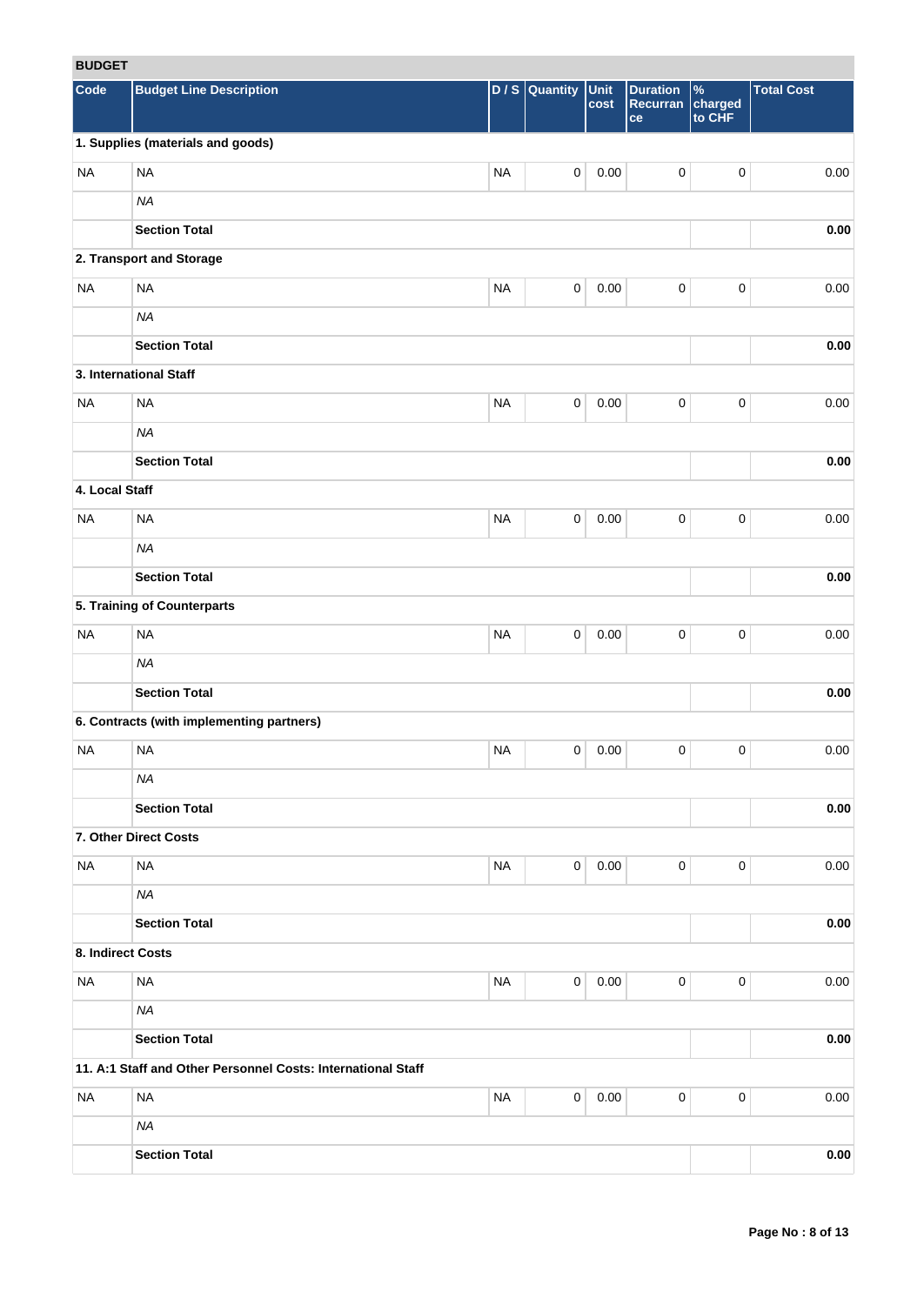|                | 12. A:1 Staff and Other Personnel Costs: Local Staff                                                                                                 |           |   |                       |   |           |           |
|----------------|------------------------------------------------------------------------------------------------------------------------------------------------------|-----------|---|-----------------------|---|-----------|-----------|
| NA             | <b>NA</b>                                                                                                                                            | <b>NA</b> | 0 | 0.00                  | 0 | 0         | 0.00      |
|                | <b>NA</b>                                                                                                                                            |           |   |                       |   |           |           |
|                | <b>Section Total</b>                                                                                                                                 |           |   |                       |   |           | 0.00      |
|                | 13. B:2 Supplies, Commodities, Materials                                                                                                             |           |   |                       |   |           |           |
| <b>NA</b>      | <b>NA</b>                                                                                                                                            | <b>NA</b> | 0 | 0.00                  | 0 | 0         | 0.00      |
|                | <b>NA</b>                                                                                                                                            |           |   |                       |   |           |           |
|                | <b>Section Total</b>                                                                                                                                 |           |   |                       |   |           | 0.00      |
|                | 14. C:3 Equipment                                                                                                                                    |           |   |                       |   |           |           |
| <b>NA</b>      | <b>NA</b>                                                                                                                                            | <b>NA</b> | 0 | 0.00                  | 0 | 0         | 0.00      |
|                | <b>NA</b>                                                                                                                                            |           |   |                       |   |           |           |
|                | <b>Section Total</b>                                                                                                                                 |           |   |                       |   |           | 0.00      |
|                | 15. D:4 Contractual Services                                                                                                                         |           |   |                       |   |           |           |
| <b>NA</b>      | <b>NA</b>                                                                                                                                            | <b>NA</b> | 0 | 0.00                  | 0 | $\pmb{0}$ | 0.00      |
|                | <b>NA</b>                                                                                                                                            |           |   |                       |   |           |           |
|                | <b>Section Total</b>                                                                                                                                 |           |   |                       |   |           | 0.00      |
| 16. E:5 Travel |                                                                                                                                                      |           |   |                       |   |           |           |
| NA             | <b>NA</b>                                                                                                                                            | <b>NA</b> | 0 | 0.00                  | 0 | 0         | 0.00      |
|                | <b>NA</b>                                                                                                                                            |           |   |                       |   |           |           |
|                | <b>Section Total</b>                                                                                                                                 |           |   |                       |   |           | 0.00      |
|                | 17. F:6 Transfers and Grants to Counterparts                                                                                                         |           |   |                       |   |           |           |
| <b>NA</b>      | <b>NA</b>                                                                                                                                            | <b>NA</b> | 0 | 0.00                  | 0 | $\pmb{0}$ | 0.00      |
|                | <b>NA</b>                                                                                                                                            |           |   |                       |   |           |           |
|                | <b>Section Total</b>                                                                                                                                 |           |   |                       |   |           | 0.00      |
|                | 18. G:7 General Operating and Other Direct Costs                                                                                                     |           |   |                       |   |           |           |
| <b>NA</b>      | <b>NA</b>                                                                                                                                            | <b>NA</b> | 0 | 0.00                  | 0 | 0         | 0.00      |
|                | <b>NA</b>                                                                                                                                            |           |   |                       |   |           |           |
|                | <b>Section Total</b>                                                                                                                                 |           |   |                       |   |           | 0.00      |
|                | 19. H.8 Indirect Programme Support Costs                                                                                                             |           |   |                       |   |           |           |
| NA             | <b>NA</b>                                                                                                                                            | <b>NA</b> | 0 | 0.00                  | 0 | 0         | 0.00      |
|                | <b>NA</b>                                                                                                                                            |           |   |                       |   |           |           |
|                | <b>Section Total</b>                                                                                                                                 |           |   |                       |   |           | 0.00      |
|                | 20. Staff and Other Personnel Costs                                                                                                                  |           |   |                       |   |           |           |
| 1.1            | Project Manager                                                                                                                                      | D         |   | $1 \mid 1,800$<br>.00 | 6 | 100.00    | 10,800.00 |
|                | The Project Manager will be responsible for the overall project supervision and will answer to the Program Manager. Provide                          |           |   |                       |   |           |           |
| 1.2            | operational and financial oversight, personnel management and ensure project objectives are achieved. (TimeUnit: months).<br><b>Project Officers</b> | D         |   | 2 1,000               | 6 | 100.00    | 12,000.00 |
|                |                                                                                                                                                      |           |   | .00.                  |   |           |           |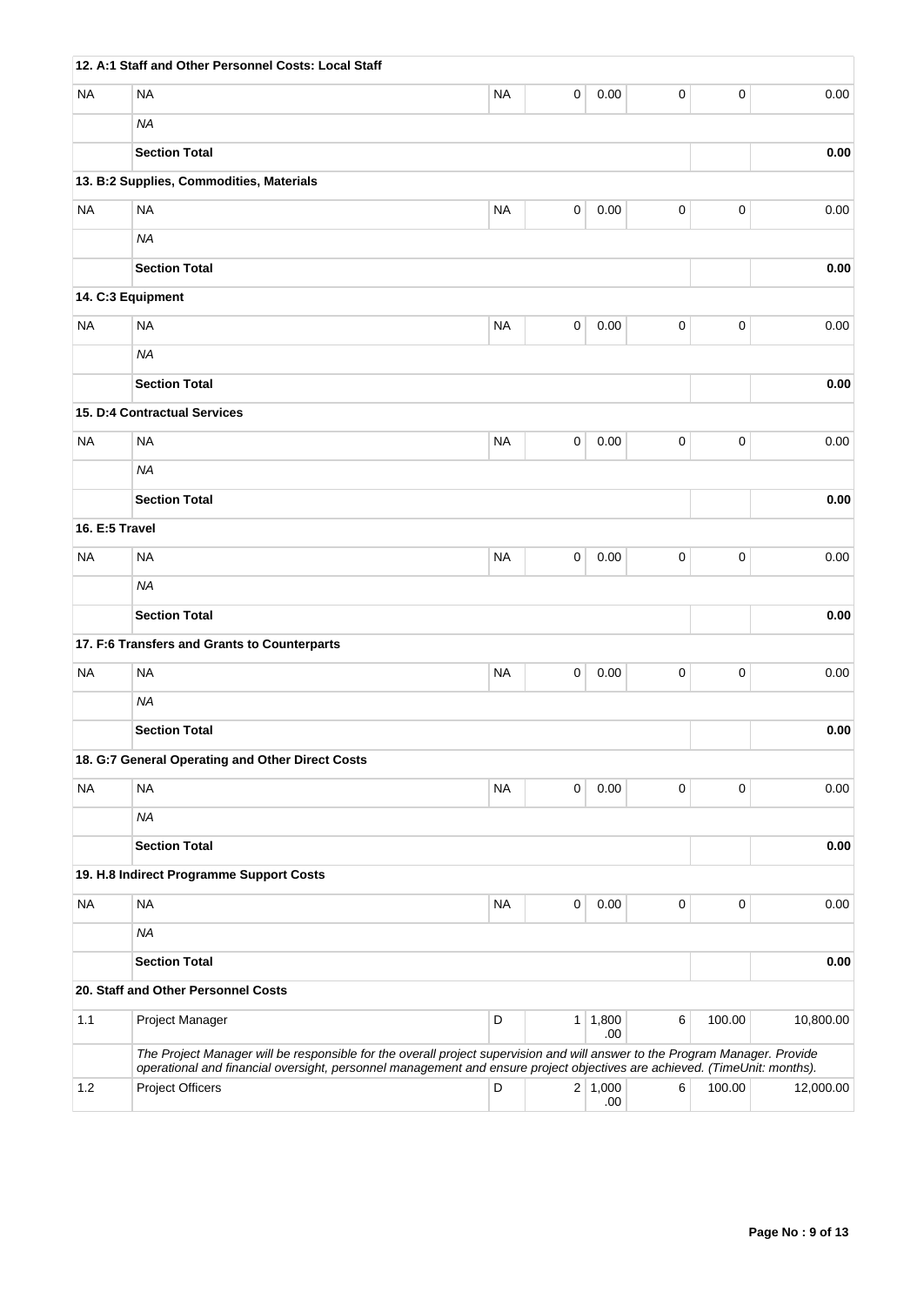|               | Project Officers will supervise cash supervisors in ensuring that cash payments are made to the right beneficiaries, guide for<br>identification of targeted households, selecting scheme for cash for work, support in cash grant distribution to project<br>beneficiaries in the project, Ensure timely reporting and ensure program delivery and output among others. The two (2) project                                                                                                                                 |           |                  |                       |   |          |            |
|---------------|------------------------------------------------------------------------------------------------------------------------------------------------------------------------------------------------------------------------------------------------------------------------------------------------------------------------------------------------------------------------------------------------------------------------------------------------------------------------------------------------------------------------------|-----------|------------------|-----------------------|---|----------|------------|
|               | officers are for the different project locations and the coordination of the conditional and the unconditional cash grant. Supervision<br>of the cash for work is needed for the different locations and there's need to ensure coordination and supervison of the<br>unconditional aspect on the transfers to be done either mobile/hawala depending on the availability.                                                                                                                                                   |           |                  |                       |   |          |            |
|               | (TimeUnit: months)                                                                                                                                                                                                                                                                                                                                                                                                                                                                                                           |           |                  |                       |   |          |            |
| 1.3           | <b>Finance Officer</b>                                                                                                                                                                                                                                                                                                                                                                                                                                                                                                       | D         |                  | 1 700.0<br>0          | 6 | 100.00   | 4,200.00   |
|               | The finance officer will be responsible for the preparation of financial reports, status of budget vs. actual expenditure, effective<br>financial and system control among others. (TimeUnit: months)                                                                                                                                                                                                                                                                                                                        |           |                  |                       |   |          |            |
| 1.4           | <b>Cash Supervisors</b>                                                                                                                                                                                                                                                                                                                                                                                                                                                                                                      | D         |                  | 2 400.0<br>$\Omega$   | 6 | 100.00   | 4,800.00   |
|               | The cash supervisors will assist in the enlisting of beneficiaries in the specific project locations, supervise the payments by the<br>hawala in a particular location, verify the authenticity of beneficiaries among others. The 2 cash supervisors will be for the<br>different project locations.<br>(TimeUnit: months)                                                                                                                                                                                                  |           |                  |                       |   |          |            |
| 1.5           | Logistics Officer                                                                                                                                                                                                                                                                                                                                                                                                                                                                                                            | D         | 1 <sup>1</sup>   | 500.0<br>$\Omega$     | 6 | 100.00   | 3,000.00   |
|               | The Logistics officer will be responsible for supporting and supplying field projects according to their request and in time, Keeping<br>the purchase order overview updated with the items that were sent to the field : the purchase order overview should also be sent<br>to the field, • Responsible for the maintenance of the organization cars, logbooks and the supervision of the drivers both from the<br>company and the hired vehicles, arranging for accommodations and travel among others. (TimeUnit: months) |           |                  |                       |   |          |            |
|               | <b>Section Total</b>                                                                                                                                                                                                                                                                                                                                                                                                                                                                                                         |           |                  |                       |   |          | 34,800.00  |
|               | 21. Supplies, Commodities, Materials                                                                                                                                                                                                                                                                                                                                                                                                                                                                                         |           |                  |                       |   |          |            |
| 2.1           | Unconditional Cash Grants for 180 beneficiary Households for<br>80\$ a month for 6 months                                                                                                                                                                                                                                                                                                                                                                                                                                    | D         |                  | 180 80.00             | 6 | 100.00   | 86,400.00  |
|               | 180 pastoralists will receive a total of US\$ 86,400 through the unconditional cash transfer intervention                                                                                                                                                                                                                                                                                                                                                                                                                    |           |                  |                       |   |          |            |
| $2.2\,$       | Cash for Work (Skilled)                                                                                                                                                                                                                                                                                                                                                                                                                                                                                                      | D         |                  | 20 110.0<br>$\Omega$  | 4 | 100.00   | 8,800.00   |
|               | 20 skilled laborers working as foremen in the rehabilitation/construction of the water catchments                                                                                                                                                                                                                                                                                                                                                                                                                            |           |                  |                       |   |          |            |
| 2.3           | Cash for Work (Unskilled)                                                                                                                                                                                                                                                                                                                                                                                                                                                                                                    | D         | 100 <sup>1</sup> | 100.0<br>0            | 4 | 100.00   | 40,000.00  |
|               | 100 Unskilled laborers for the rehabilitation/construction of the water catchments                                                                                                                                                                                                                                                                                                                                                                                                                                           |           |                  |                       |   |          |            |
|               | <b>Section Total</b>                                                                                                                                                                                                                                                                                                                                                                                                                                                                                                         |           |                  |                       |   |          | 135,200.00 |
| 22. Equipment |                                                                                                                                                                                                                                                                                                                                                                                                                                                                                                                              |           |                  |                       |   |          |            |
| ΝA            | <b>NA</b>                                                                                                                                                                                                                                                                                                                                                                                                                                                                                                                    | <b>NA</b> | 0                | 0.00                  | 0 | $\Omega$ | 0.00       |
|               | ΝA                                                                                                                                                                                                                                                                                                                                                                                                                                                                                                                           |           |                  |                       |   |          |            |
|               | <b>Section Total</b>                                                                                                                                                                                                                                                                                                                                                                                                                                                                                                         |           |                  |                       |   |          | 0.00       |
|               | 23. Contractual Services                                                                                                                                                                                                                                                                                                                                                                                                                                                                                                     |           |                  |                       |   |          |            |
| NA            | <b>NA</b>                                                                                                                                                                                                                                                                                                                                                                                                                                                                                                                    | <b>NA</b> | 0                | 0.00                  | 0 | 0        | 0.00       |
|               | ΝA                                                                                                                                                                                                                                                                                                                                                                                                                                                                                                                           |           |                  |                       |   |          |            |
|               | <b>Section Total</b>                                                                                                                                                                                                                                                                                                                                                                                                                                                                                                         |           |                  |                       |   |          | 0.00       |
| 24. Travel    |                                                                                                                                                                                                                                                                                                                                                                                                                                                                                                                              |           |                  |                       |   |          |            |
| 5.1           | Air Travel                                                                                                                                                                                                                                                                                                                                                                                                                                                                                                                   | D         |                  | 2 450.0<br>0          | 2 | 100.00   | 1,800.00   |
|               | The travel cost will be for the travel by senior staffs for project monitoring & evaluation and assessing the overall implementation.<br>The flight rate is estimated at 450\$ a trip. (TimeUnit: return trips)<br>The travel cost is for two management level personnel considerably Project Manager and M& E and it's for two trips.                                                                                                                                                                                       |           |                  |                       |   |          |            |
| 5.2           | <b>Vehicle Rental</b>                                                                                                                                                                                                                                                                                                                                                                                                                                                                                                        | D         |                  | $1 \mid 1,800$<br>.00 | 6 | 100.00   | 10,800.00  |
|               | The vehicles will be used for project implementation in the various sites and it is for the direct use of the project.                                                                                                                                                                                                                                                                                                                                                                                                       |           |                  |                       |   |          |            |
|               | <b>Section Total</b>                                                                                                                                                                                                                                                                                                                                                                                                                                                                                                         |           |                  |                       |   |          | 12,600.00  |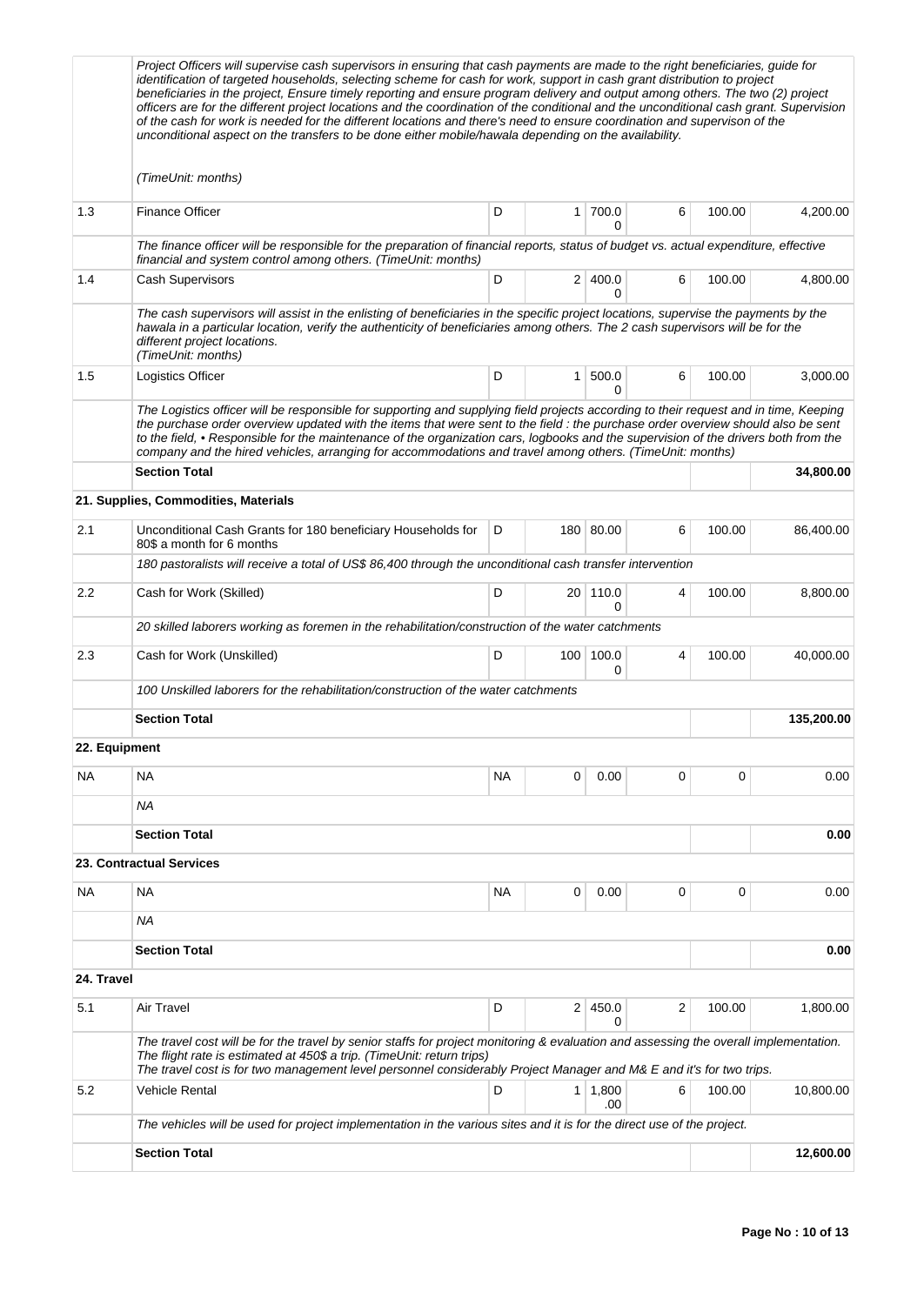|                   | 25. Transfers and Grants to Counterparts                                                                                                                                                                                                         |           |                |                              |              |             |            |
|-------------------|--------------------------------------------------------------------------------------------------------------------------------------------------------------------------------------------------------------------------------------------------|-----------|----------------|------------------------------|--------------|-------------|------------|
| <b>NA</b>         | <b>NA</b>                                                                                                                                                                                                                                        | <b>NA</b> | 0              | 0.00                         | 0            | $\mathbf 0$ | 0.00       |
|                   | <b>NA</b>                                                                                                                                                                                                                                        |           |                |                              |              |             |            |
|                   | <b>Section Total</b>                                                                                                                                                                                                                             |           | 0.00           |                              |              |             |            |
|                   | 26. General Operating and Other Direct Costs                                                                                                                                                                                                     |           |                |                              |              |             |            |
| 7.1               | Office Rent                                                                                                                                                                                                                                      | D         | 1              | 300.0<br>0                   | 6            | 100.00      | 1,800.00   |
|                   | The rent will be for the field office of the project. (Dhusamareeb Office).                                                                                                                                                                      |           |                |                              |              |             |            |
| 7.2               | Communication                                                                                                                                                                                                                                    | D         | 1 <sup>1</sup> | 200.0<br>0                   | 6            | 100.00      | 1,200.00   |
|                   | The communication cost is for staff airtime and internet. The cost is an estimation from the organization records. The estimated<br>cost for airtime is 150\$ a month and 50\$ for internet for the Dhusamareeb office for project coordination. |           |                |                              |              |             |            |
| 7.3               | <b>Stationeries</b>                                                                                                                                                                                                                              | D         |                | $1 \mid 1,000$<br>.00        | $\mathbf{1}$ | 100.00      | 1,000.00   |
|                   | The stationery is for the use in the field office and the use of the project. The cost is an estimation from the organization records<br>and a lumpsum figure.                                                                                   |           |                |                              |              |             |            |
| 7.4               | <b>Utilities</b>                                                                                                                                                                                                                                 | D         |                | $1 \, 50.00$                 | 6            | 100.00      | 300.00     |
|                   | The utility cost will cover office electricity expenses and water                                                                                                                                                                                |           |                |                              |              |             |            |
| 7.5               | <b>Bank Transfer charges</b>                                                                                                                                                                                                                     | D         |                | $1 \overline{)3,738}$<br>.00 | 1            | 100.00      | 3,738.00   |
|                   | The Bank transfer charges are 2% of the total direct cost amounting to 186,900 excluding the indirect cost. The amount given is a<br>lumpsum of the bank transfer cost.                                                                          |           |                |                              |              |             |            |
|                   | <b>Section Total</b>                                                                                                                                                                                                                             |           |                |                              |              |             | 8,038.00   |
| <b>SubTotal</b>   |                                                                                                                                                                                                                                                  |           | 315.00         |                              |              |             | 190,638.00 |
| <b>Direct</b>     |                                                                                                                                                                                                                                                  |           |                |                              |              |             | 190,638.00 |
| Support           |                                                                                                                                                                                                                                                  |           |                |                              |              |             |            |
| <b>PSC Cost</b>   |                                                                                                                                                                                                                                                  |           |                |                              |              |             |            |
|                   | <b>PSC Cost Percent</b>                                                                                                                                                                                                                          |           |                |                              |              |             | 5.00       |
| <b>PSC Amount</b> |                                                                                                                                                                                                                                                  |           |                |                              |              |             | 9,531.90   |
| <b>Total Cost</b> |                                                                                                                                                                                                                                                  |           |                |                              |              |             | 200,169.90 |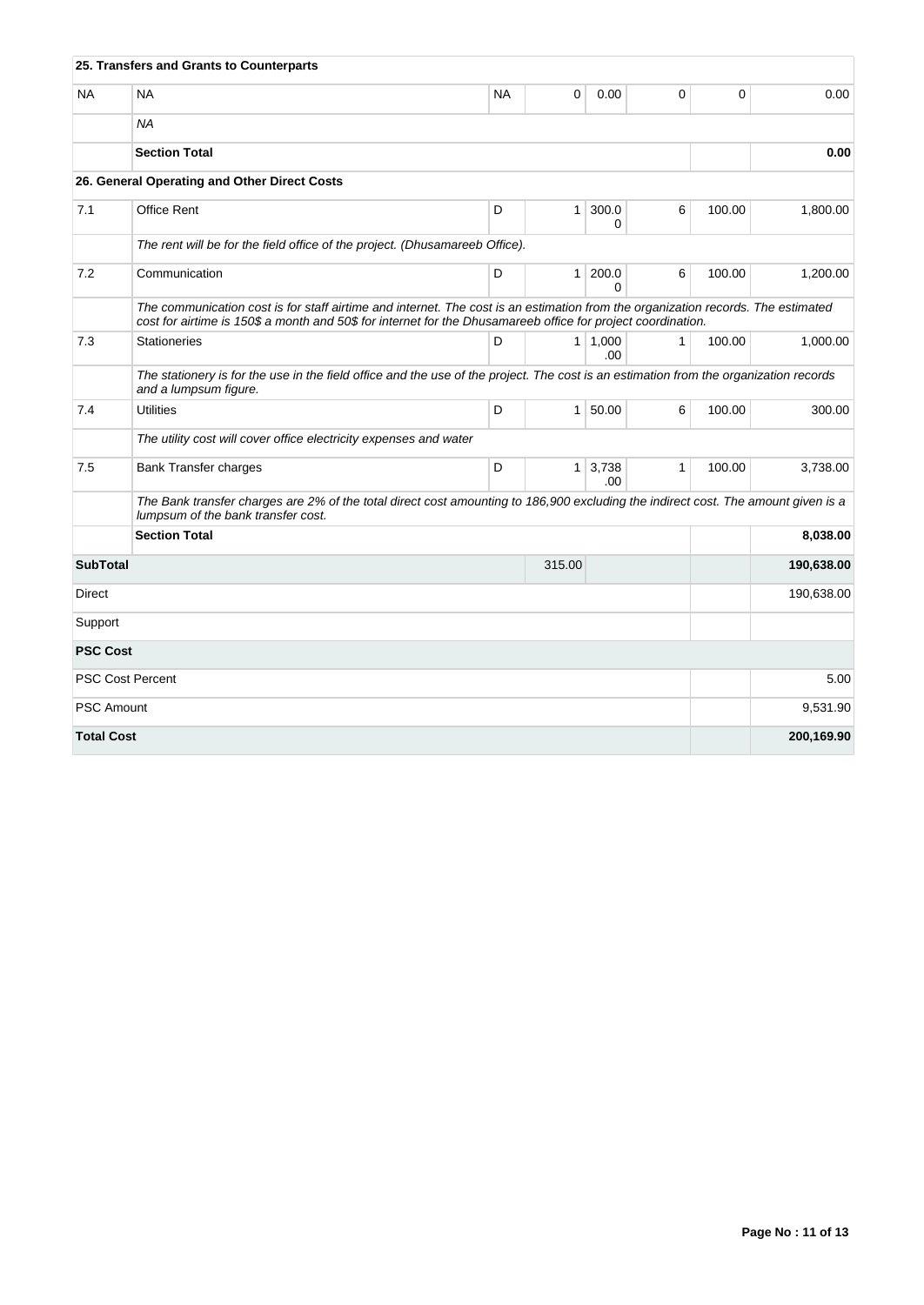# **Project Locations**

| Location                                       | <b>Estimated</b><br>percentage<br>of budget<br>for each<br><b>location</b> | <b>Estimated number of beneficiaries</b><br>for each location |       |      |               | <b>Activity Name</b>                                                                                                                                                                                                                                                                                                                                                                                                                                                                                                                                                                                                                                                                                                                                                                                                                                                                                                                                                                                                                                                                                                                                                                                                                                                                                                                                                                                                                                                                                                                                                                                                                                                                                                                                                                                                                                                                                                                                                                                                                                                                                                                                                                                                                                                                                                                                                                                                                                                                                                                                                                                                                                                                                                                                                                                                                                                                                                                                                                                                                                                                                                                                                                                                                                                                         |
|------------------------------------------------|----------------------------------------------------------------------------|---------------------------------------------------------------|-------|------|---------------|----------------------------------------------------------------------------------------------------------------------------------------------------------------------------------------------------------------------------------------------------------------------------------------------------------------------------------------------------------------------------------------------------------------------------------------------------------------------------------------------------------------------------------------------------------------------------------------------------------------------------------------------------------------------------------------------------------------------------------------------------------------------------------------------------------------------------------------------------------------------------------------------------------------------------------------------------------------------------------------------------------------------------------------------------------------------------------------------------------------------------------------------------------------------------------------------------------------------------------------------------------------------------------------------------------------------------------------------------------------------------------------------------------------------------------------------------------------------------------------------------------------------------------------------------------------------------------------------------------------------------------------------------------------------------------------------------------------------------------------------------------------------------------------------------------------------------------------------------------------------------------------------------------------------------------------------------------------------------------------------------------------------------------------------------------------------------------------------------------------------------------------------------------------------------------------------------------------------------------------------------------------------------------------------------------------------------------------------------------------------------------------------------------------------------------------------------------------------------------------------------------------------------------------------------------------------------------------------------------------------------------------------------------------------------------------------------------------------------------------------------------------------------------------------------------------------------------------------------------------------------------------------------------------------------------------------------------------------------------------------------------------------------------------------------------------------------------------------------------------------------------------------------------------------------------------------------------------------------------------------------------------------------------------------|
|                                                |                                                                            | Men                                                           | Women | Boys | Girls   Total |                                                                                                                                                                                                                                                                                                                                                                                                                                                                                                                                                                                                                                                                                                                                                                                                                                                                                                                                                                                                                                                                                                                                                                                                                                                                                                                                                                                                                                                                                                                                                                                                                                                                                                                                                                                                                                                                                                                                                                                                                                                                                                                                                                                                                                                                                                                                                                                                                                                                                                                                                                                                                                                                                                                                                                                                                                                                                                                                                                                                                                                                                                                                                                                                                                                                                              |
| Galgaduud -> Dhuusamarreeb -><br>Dhuusamarreeb | 50                                                                         | 300                                                           | 600   |      |               | 900 Activity 1.1.1 : Community mobilization to fully<br>explain the project objectives and establishing of<br>three project committees each composed of<br>seven persons(4 men and 3 women) from the<br>pastoral livelihood. The composition of the<br>committee will take into consideration the<br>difference of the beneficiary types.<br>Mobilization exercise will be open forums<br>conducted in target villages to create awareness<br>on project objectives. Field project staff will<br>provide information on project indicators and the<br>amount per beneficiary. Further, they will inform<br>on the beneficiary selection criteria and<br>complaints & feedback mechanism. Criteria for<br>selection based on needs and geared towards<br>capturing the poorest HHs will be developed with<br>the committees in collaboration with Southern<br>Aid staff and will be applied accordingly.<br>Selection will prioritize most food insecure; poor<br>female headed HHs, pregnant and lactating<br>women, elderly, physically challenged and those<br>who have already dropped out of their<br>livelihoods.<br>Activity 1.1.2 : Conduct the distribution of cash to<br>the selected 180 beneficiary households through<br>the identified money vendor or mobile money<br>transfer. Each household earns 80\$ a month for<br>6 months. The 80\$ is in line with the cost of<br>minimum expenditure basket (CMB) and also<br>helps the beneficiaries in debt repayments. The<br>80\$ represents 80% of the MEB.<br>The organisation will provide unconditional cash<br>transfer to the most vulnerable pastoral<br>households, to save lives and livelihood assets.<br>Priority will be given to most vulnerable HHs who<br>require emergency and sustained food security<br>and livelihood support especially female-headed<br>households, pregnant and lactating women,<br>elderly and HHs with children between the ages<br>of six months and five years.<br>Activity 1.1.3 : Undertake community<br>mobilization, conduct re-identification and<br>rehabilitate/construct 3 strategic communal<br>infrastructure of water catchments. Each pan will<br>increase volume by 2100 cubic meters.<br>Community mobilization to fully explain the<br>project objectives and establishing of three<br>project committees each composed of seven<br>persons(4 men and 3 women) from the various<br>target livelihoods. The composition of the<br>committee will take into consideration the<br>difference of the beneficiary types.<br>Activity 1.1.4 : Conduct identification and<br>selection of 120 poor and drought affected<br>households to be engaged in CFW exercise<br>targeting poorest and unskilled and skilled<br>households in pastoral livelihoods . Each<br>unskilled labourer will earn \$5 per day for 20<br>working days in a month (\$100) for 4 months and<br>skilled laborers working as foremen will earn \$5.5<br>per day working for 20 days in a month(\$110) for<br>4 months. The water catchments are in the rural<br>locations of Dhusamareeb. The water<br>catchments are between 2-3 KMs from the other<br>water sources in the areas mainly used for<br>human consumption in the semi urban setting.<br>Activity 1.2.1 : Conduct Project monitoring and |